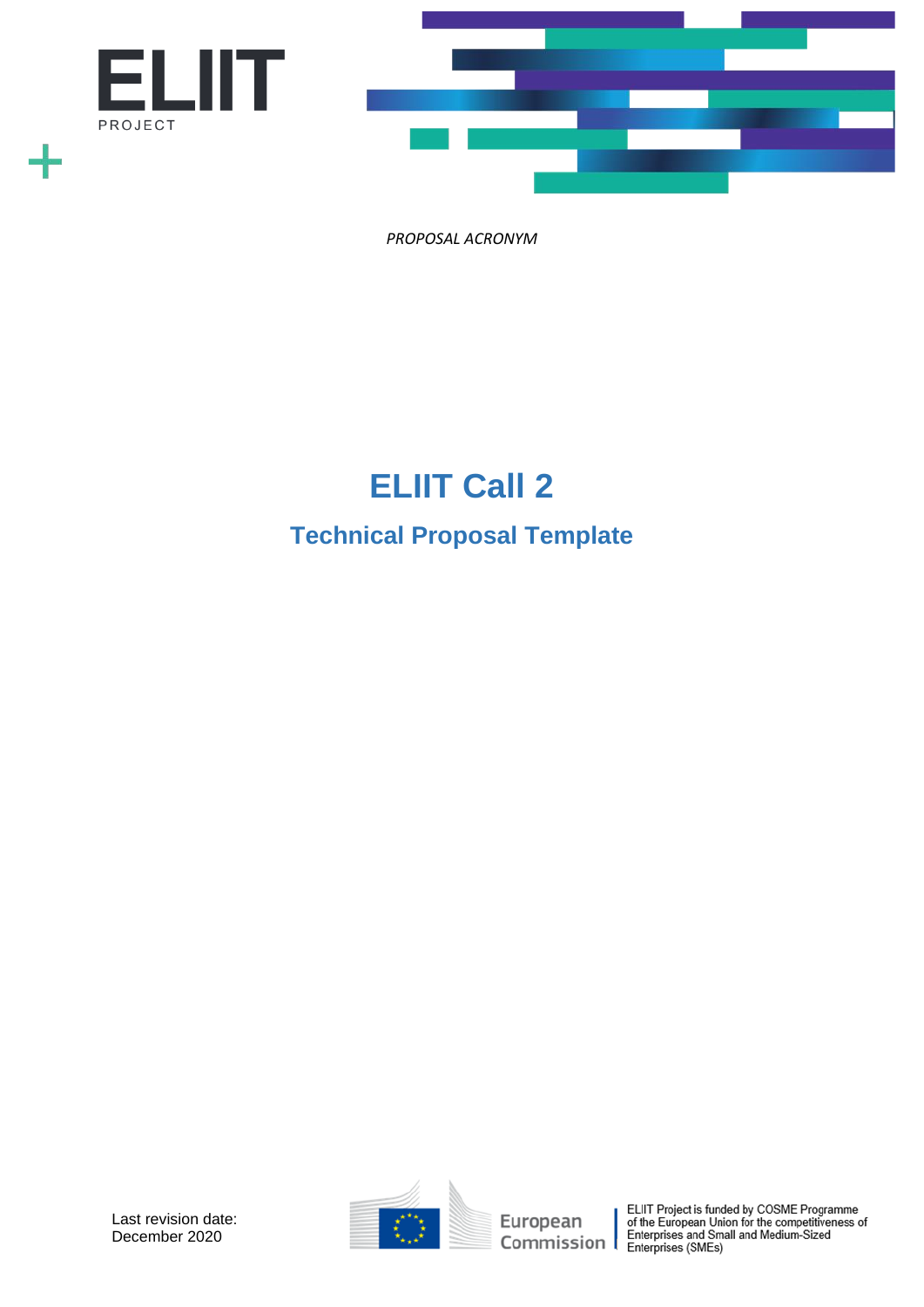

# **General Instructions on the template**

- − You must use the structure of the present template in order to prepare your proposal. You are kindly requested not to modify or delete any section.
- − You may delete all the parts of instructions written into brackets and in Italics (*[italics]*).
- − The length of the sections 1 to 3 shall not exceed 10 pages in total, whereas the **maximum total length of the sections 1 to 4 of your proposal shall not exceed 13 pages** in total (including figures and tables) with the following page limits for each section:

| Section 1 – Technical Description of the Project and its Impact    | 3 pages (max) |
|--------------------------------------------------------------------|---------------|
| Section 2 – Excellence and Innovation                              | 3 pages (max) |
| Section 3 – Implementation                                         | 4 pages (max) |
| Section 4 – Identification of Needs and Obstacles                  | 3 pages (max) |
| ANNEX – to include images and charts (not mandatory) 3 pages (max) |               |

- − Please remember that it is your responsibility to verify that you conform to page limits. Experts will be instructed to disregard any excess pages above **the 13-page limit.**
- − Please bear in mind that the Annex Section is not mandatory and that it's to be used only if needed to clarify or provide details of concepts or assumptions via pictures, charts or tables. This part should not be longer than 3 pages.
- The minimum allowed font size is 11. Please use the same page margins as in this template.

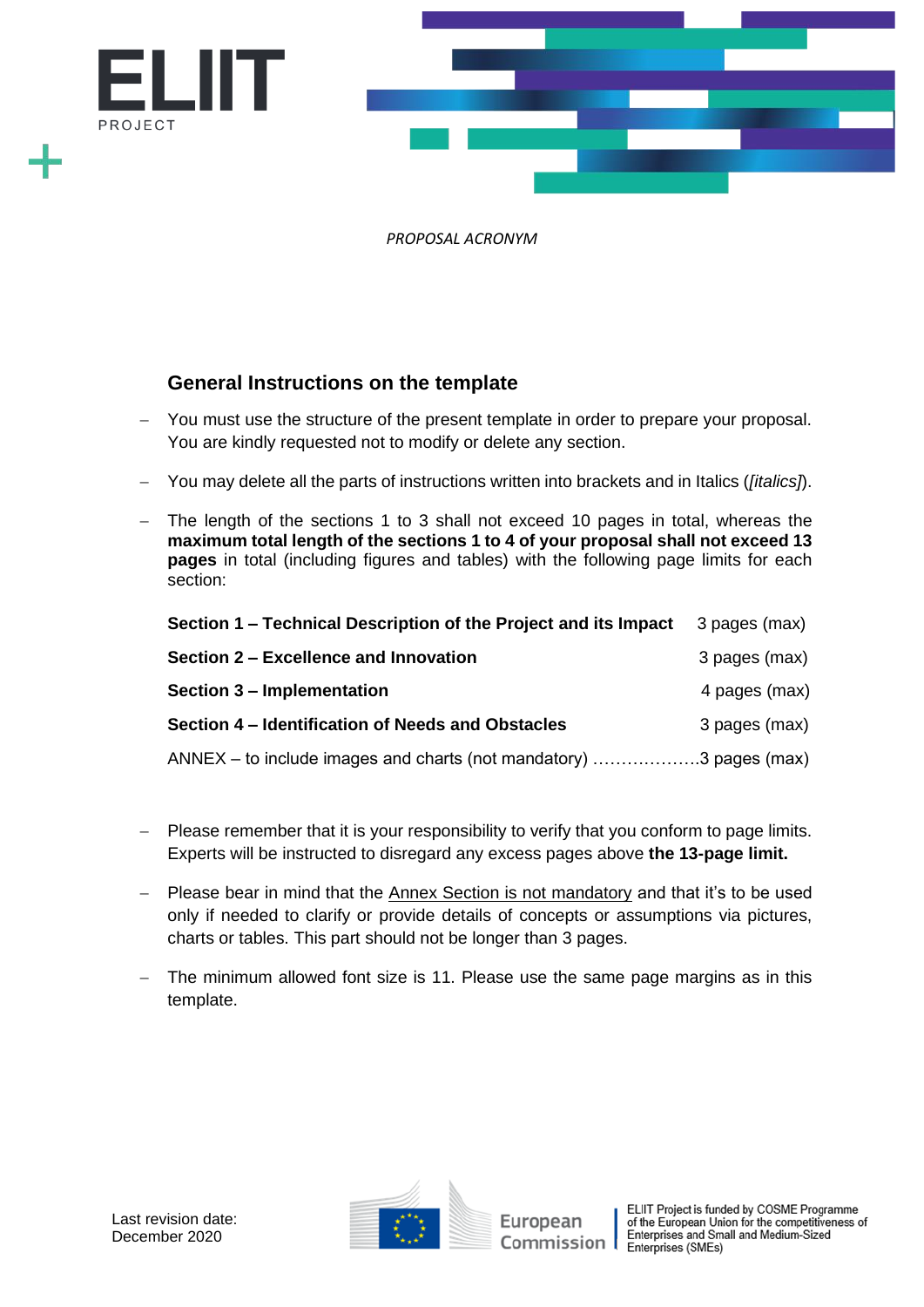



# *PROPOSAL ACRONYM* **START PAGE**

| Full title of your proposal                  |
|----------------------------------------------|
| Acronym of your proposal                     |
| Your organisation name                       |
| Your organisation country                    |
| Your organisation website or social networks |
| Your partner's organisation name             |
| Your partner's organisation country          |
| Your partner's website or social networks    |

# ELIIT CALL 2



European ELIIT Project is funded by COSME Programme<br>
of the European Union for the competitiveness of<br>
Commission Enterprises (SMEs)<br>
Enterprises (SMEs)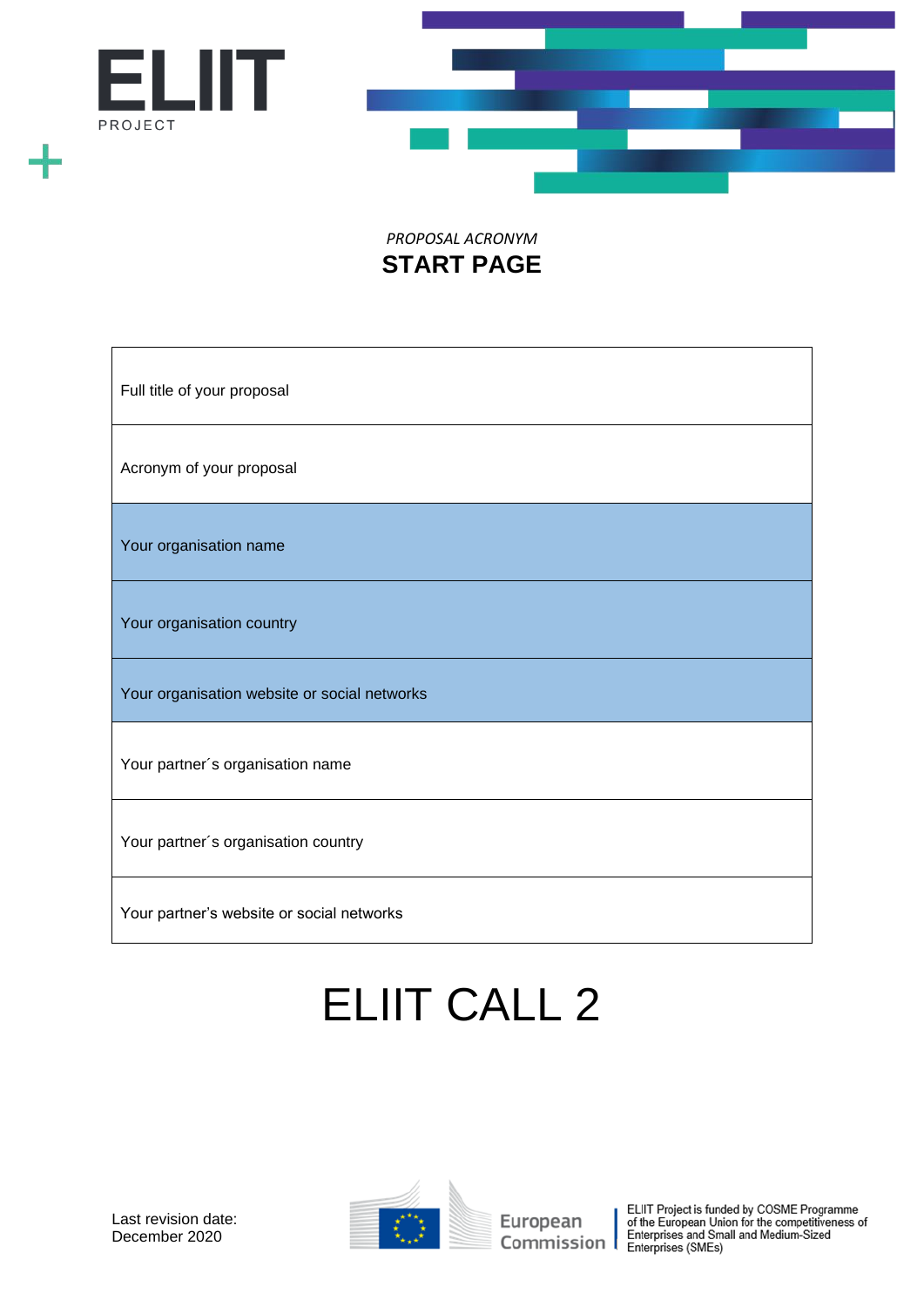

# **TABLE OF CONTENT**

Proposal Abstract

#### **START PAGE COUNT**

# **1. Technical Description of the Project and its Impact**

- 1.1. Concept and Objectives
- 1.2. Partner's role
- 1.3. Market Potential
- 1.4. Impact on the Partnership Members
- 1.5. IPR Strategy

#### **2. Excellence and Innovation Level**

- 2.1. Potential of the Innovation Proposed
- 2.2. Technological Readiness

#### **3. Implementation**

- 3.1. Technical Methodology
- 3.2. Budget of the Action
- 3.3. The Partnership
	- 3.3.1. Profile of the organisations
	- 3.3.2. Added-value of the cooperation

# **4. Identification of Needs and Obstacles**

- 4.1. Mentoring needs and gaps
- 4.2. Obstacles and barriers (SME)
- 4.3. Obstacles and barriers (Technology Provider/Owner)

# **STOP PAGE COUNT**



ELIIT Project is funded by COSME Programme<br>of the European Union for the competitiveness of<br>Enterprises and Small and Medium-Sized Enterprises (SMEs)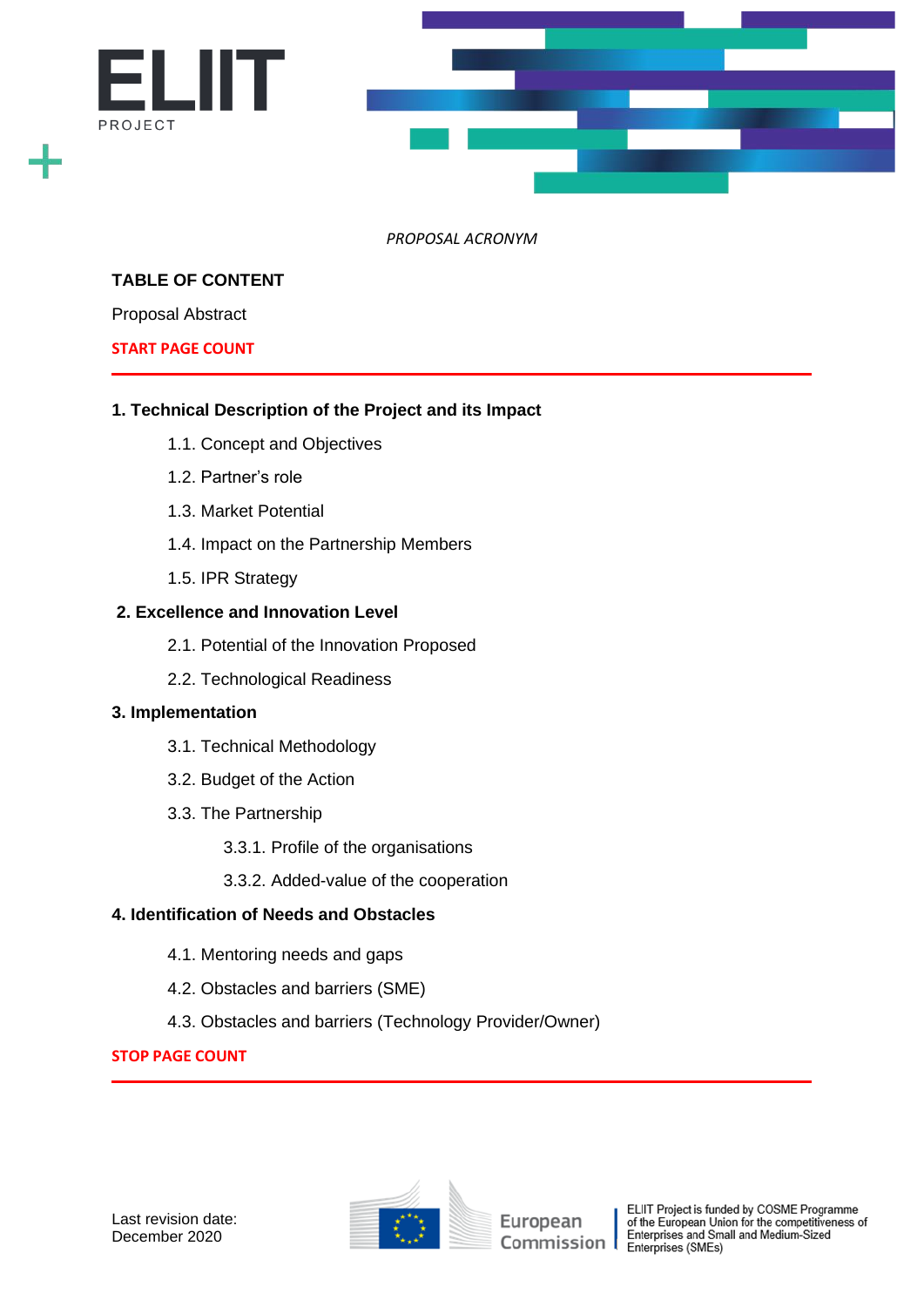

# **PROPOSAL ABSTRACT**

*[Please provide the summary of the project (max 2500 characters). Please note that this information may be used for dissemination purposes. You should therefore ensure that it gives a concrete overview of the concept and the innovation capacity of the proposed partnership and the envisaged impact.]*



EUIT Project is funded by COSME Programme<br>
of the European Union for the competitiveness of<br>
Commission | Enterprises (SMEs)<br>
Enterprises (SMEs)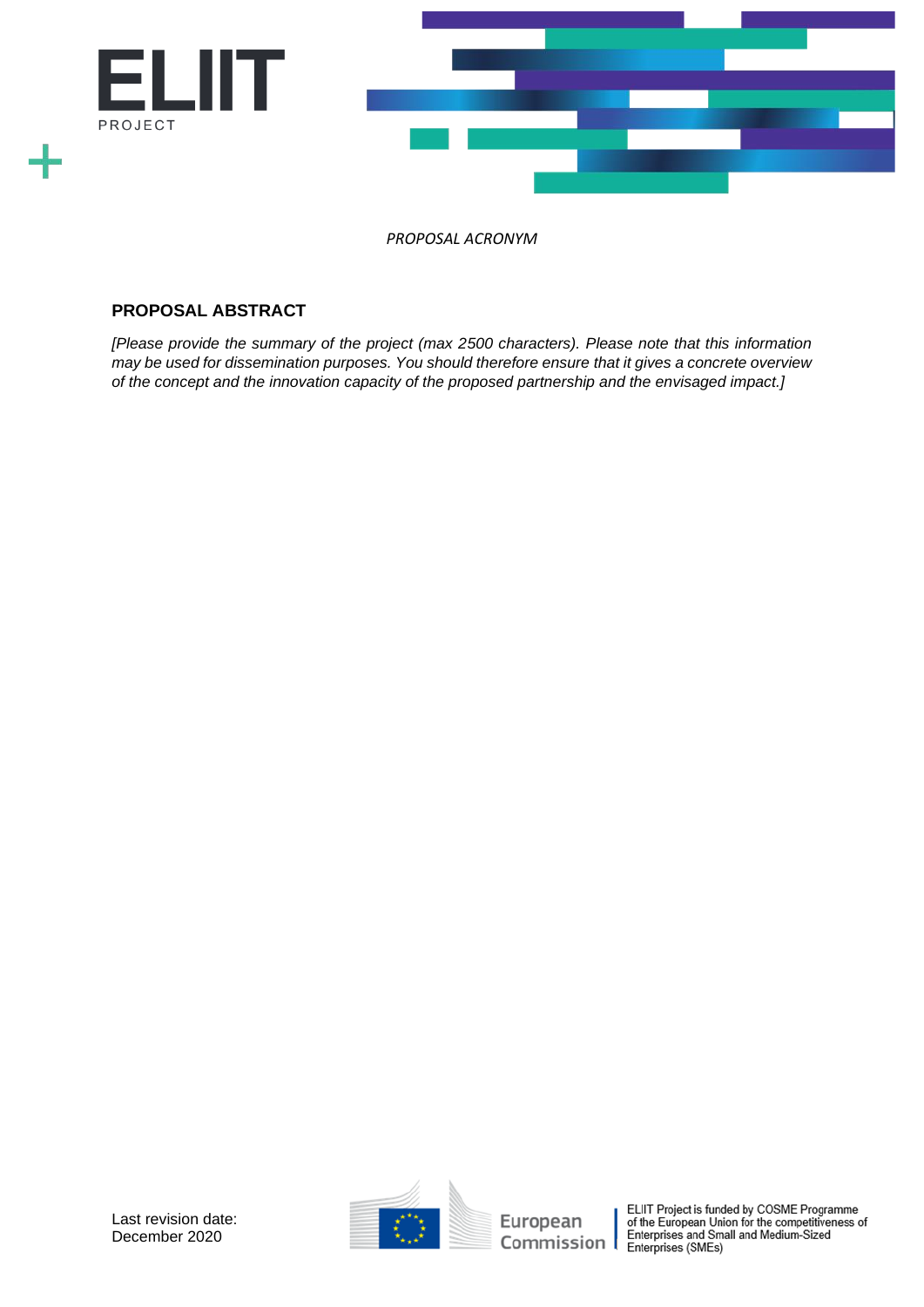

**START PAGE COUNT**

# **1. TECHNICAL DESCRIPTION OF THE PROJECT AND ITS IMPACT**

#### *[Length: 3 pages maximum]*

#### **1.1. Concept and Objectives**

*[Please describe the main challenges this Partnership is addressing, the rationale behind and the derived technical and business objectives.* 

*List and explain those objectives bearing in mind they should be achievable within your proposed action's timeframe and resources.* 

*Finally, describe the proposed technological solution.]*

#### **1.2 Partner's role**

*[Please provide a brief description of the role of each partner within the project.]*

#### **1.3. Market Potential**

*[Please describe the current and future challenges posed by the targeted market as well as the opportunity the TCLF SME has detected. Also, quantify the market growth expectations derived from this project and list the risks identified along with their corresponding alleviating measures envisaged]*

#### **1.4. Impact on the Partnership members**

*[Please explain the impact this project will have on the competitiveness and global position not only of the TCLF SME, but also of the technology provider/owner involved.* 

*Provide quantifications that demonstrate improvements in turnover, employment generation rate, market share (access to new markets if it's the case) and overall financial performance.* 

*Finally, explain the main measures proposed to maximise those impacts in terms of the related business, investments and commercialisation plans.]*

# **1.5. IPR Strategy**

*[Please provide a description of the current freedom to operate situation with respect to the technologies involved and describe the envisaged Partnership's IPR strategy that will ensure the technology transfer to the SME after the finalisation of this project.]*



European Commission

ELIIT Project is funded by COSME Programme of the European Union for the competitiveness of<br>Enterprises and Small and Medium-Sized Enterprises (SMEs)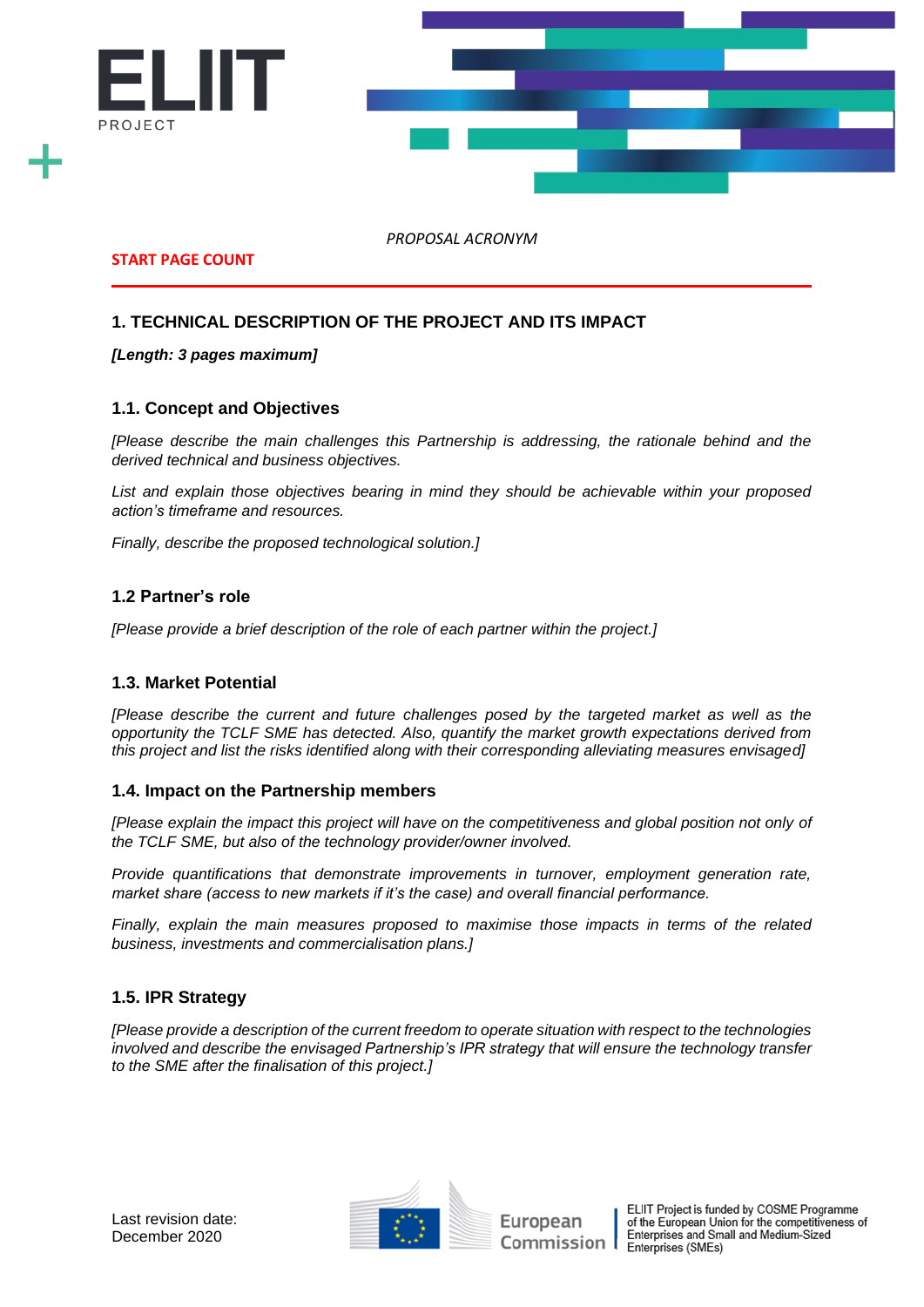

# **2. EXCELLENCE AND INNOVATION LEVEL**

#### *[Length: 3 pages maximum]*

# **2.1. Potential of the innovation proposed**

*[Please describe the innovative capacity of your proposal and its disruptiveness. Where relevant, refer to any existing similar products/services on the market or processes used by other players in the sector and explain the innovation potential of your proposal in comparison to those.]*

# **2.2. Technology readiness level**

*[Please explain the maturity level of the technology to be applied/integrated and its appropriateness to solve the challenges set up in the project's objectives within the established timeframe and resources. As a reference, you can have a look at the EC's Technology Readiness Levels (TRLs) definitions [here.](https://ec.europa.eu/research/participants/data/ref/h2020/wp/2014_2015/annexes/h2020-wp1415-annex-g-trl_en.pdf)*

*You can also include pictures, images or diagrams proving the current TRL of the technology already developed here or in the Annex section.]*



ELIIT Project is funded by COSME Programme<br>of the European Union for the competitiveness of<br>Enterprises and Small and Medium-Sized Enterprises (SMEs)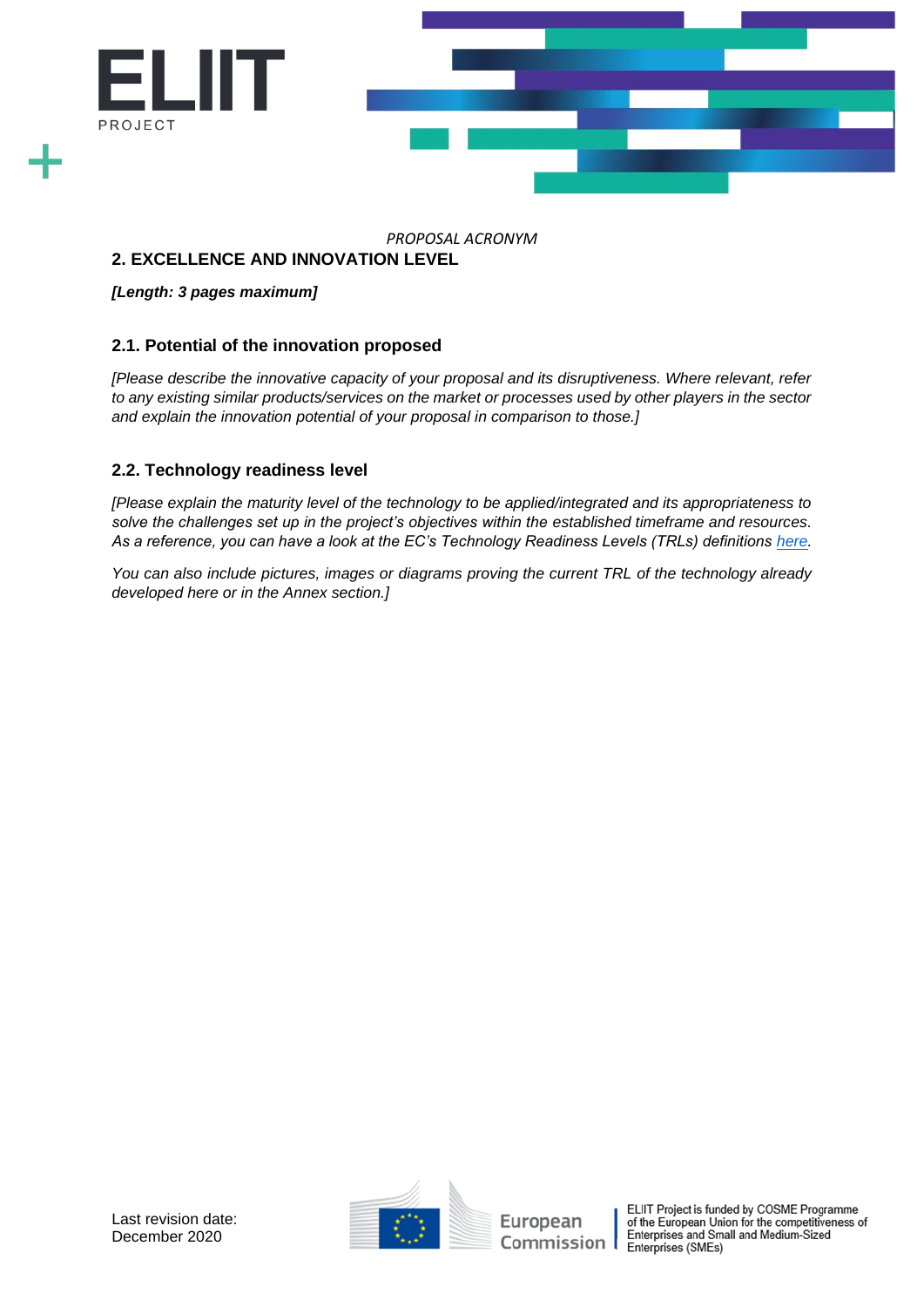

#### **3. IMPLEMENTATION**

#### *[Length: 4 pages maximum]*

#### **3.1. Technical methodology**

*[Please describe in detail the activities that you will carry out in order to implement the project. Base your account on a logical structure, on the main phases in which you could divide its implementation in order to achieve the objectives and on the contributions of each partner.* 

*Use the table below in order to present an overview of your work plan broken into work packages (WPs)<sup>1</sup> and tasks (if relevant), as well as the allocated time for their execution. Illustrate the timing using a Gantt diagram or similar.]*

| <b>WP (Number and</b><br>Name) | <b>Description of work</b> | <b>Starting</b><br><b>Month</b> | <b>Ending</b><br><b>Month</b> |
|--------------------------------|----------------------------|---------------------------------|-------------------------------|
|                                |                            |                                 |                               |
|                                |                            |                                 |                               |
|                                |                            |                                 |                               |

*[List the associated deliverables using the table below.*

*Note that these deliverables are different from the contractual reports that must be submitted to the ELIIT team if the project is selected.]*

| <b>No</b> | <b>Deliverable</b><br><b>Name</b> | <b>Description</b> | <b>Lead Partner</b> | <b>Delivery date (Month)</b> |
|-----------|-----------------------------------|--------------------|---------------------|------------------------------|
|           |                                   |                    |                     |                              |
|           |                                   |                    |                     |                              |
|           |                                   |                    |                     |                              |

# **3.2. Budget of the action**

*[Please provide an estimation of the direct costs to be incurred during the implementation of the project. Please use the following table.]*

| <b>Cost categories</b> | <b>TCLF SME</b>     | <b>Tech Provider/Owner</b><br><b>TOTALS</b> |  |  |
|------------------------|---------------------|---------------------------------------------|--|--|
|                        | Amount $(\epsilon)$ | Amount $(\epsilon)$                         |  |  |
| <b>Staff costs</b>     |                     | $\overline{\phantom{a}}$                    |  |  |
| <b>Travel expenses</b> |                     | $\blacksquare$                              |  |  |

 $1$  A work package is a major sub-division of the proposed work with a verifiable end-point - normally a deliverable or a milestone in the overall action.

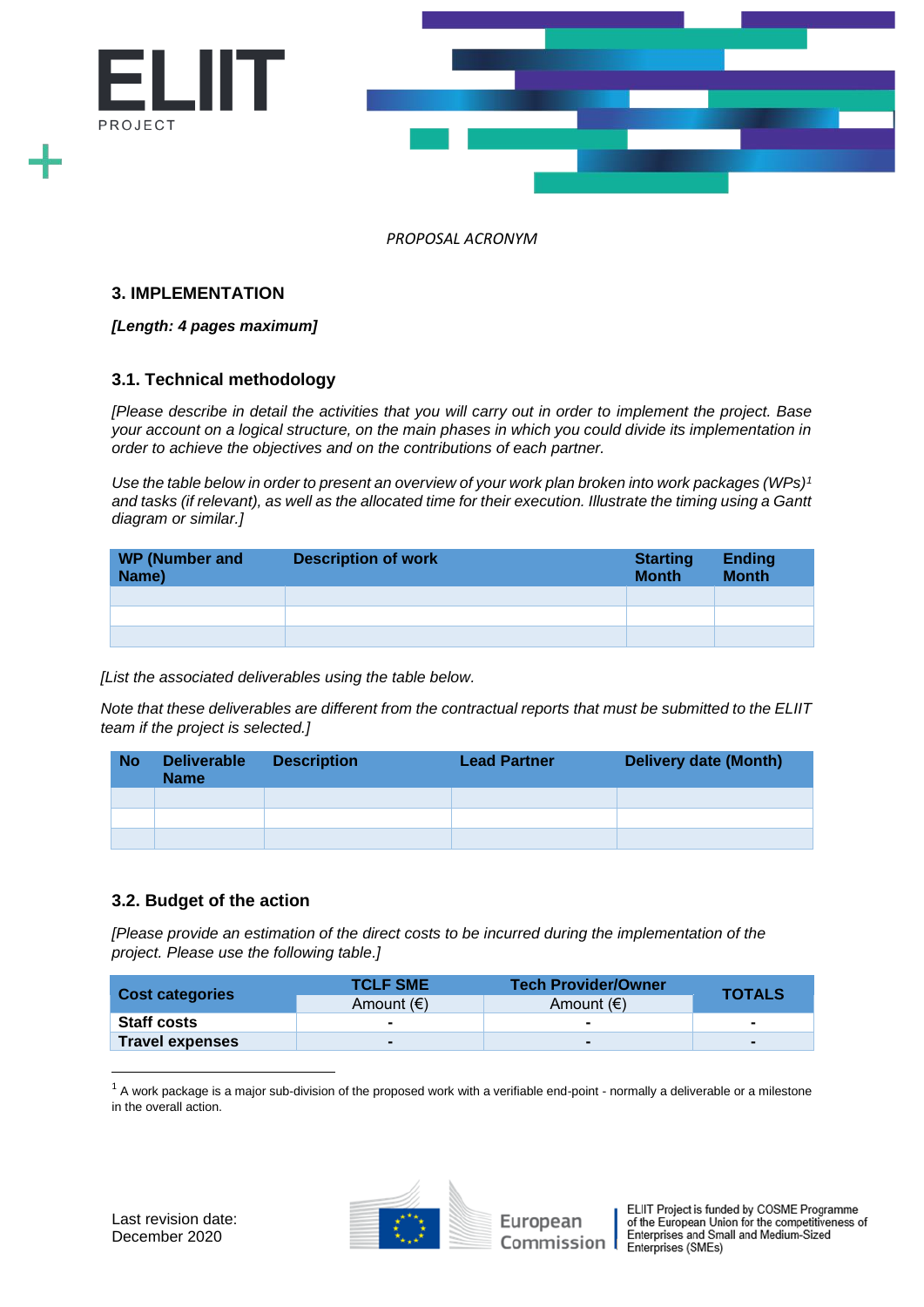

| <b>Materials</b>                                                                      |                | $\blacksquare$           | ۰ |
|---------------------------------------------------------------------------------------|----------------|--------------------------|---|
| Subcontracting of<br>external services (IPR,<br>legal advice,<br>certification, etc.) |                |                          |   |
| Total                                                                                 | $\blacksquare$ | $\overline{\phantom{0}}$ |   |

In case of subcontracting, explain the purpose of it.

*[Please also provide a budget breakdown estimation per WP.]*

| <b>Work packages</b> | <b>TCLF SME</b>     | <b>Tech Provider/Owner</b> | <b>TOTALS</b> |  |
|----------------------|---------------------|----------------------------|---------------|--|
|                      | Amount $(\epsilon)$ | Amount $(\epsilon)$        |               |  |
| WP1                  | $\blacksquare$      | $\blacksquare$             |               |  |
| WP <sub>2</sub>      |                     |                            |               |  |
| WP3                  | $\blacksquare$      | $\blacksquare$             | -             |  |
| $\cdots$             | $\blacksquare$      | $\blacksquare$             |               |  |
| Total                |                     | ۰                          |               |  |

# **3.3. The Partnership**

#### *3.1. Profile of the organisations*

*[Please provide a short description of the applicant organisations, the main products/processes and the technological capabilities/limitations. Also, provide a short biography of the key personnel to be involved in the execution of this project, their foreseen role as well as their relevant experience in technology transfer and/or R&D&I innovation activities.]*

# *3.2. Added value of the cooperation*

*[Please describe the complementarities between the partners, what it is unique in your proposed collaboration and the reasons that make this cooperation a perfect combination for success.]*

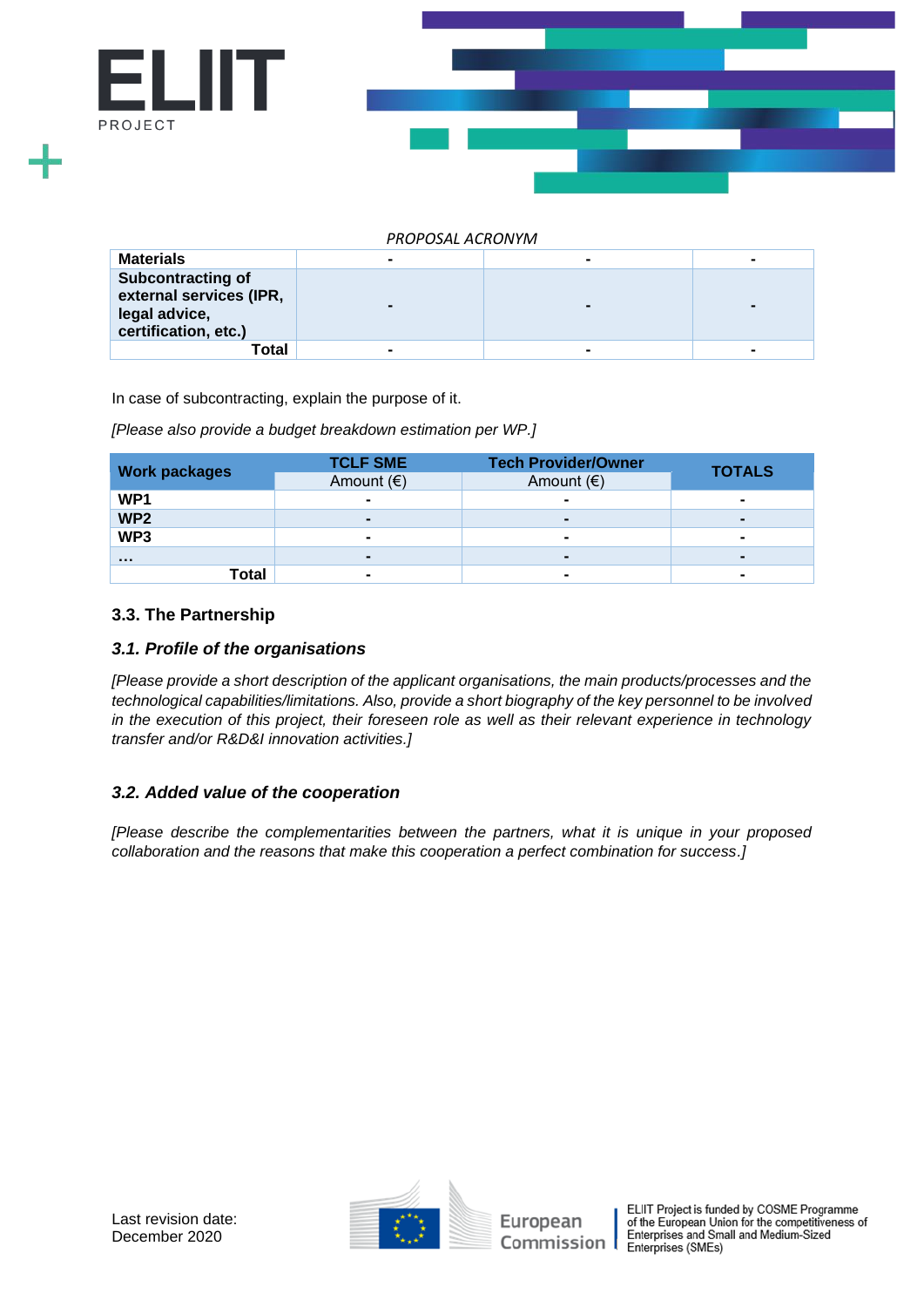

# **4. IDENTIFICATION OF NEEDS AND OBSTACLES**

*[Length: 3 pages maximum.*

*The information provided in this section will be used to provide a more tailored coaching programme and professional links as part of the support provided by ELIIT.* 

*While this section is not subject to any evaluation, the completion of the following question items is mandatory to consider the formal application in full conformity.]*

# **4.1 Mentoring needs and gaps (SME)**

*[Please rank your partnership needs in potential training opportunities within ELIIT support if your proposal is finally selected, using a scale of 1 (the most important need) to 9 (the least important one).]*

| <b>List of training Needs and Gaps</b>                                      | Ranking |
|-----------------------------------------------------------------------------|---------|
| <b>Business strategy</b>                                                    |         |
| Patents, utility models or any protectable IP rights (including copyrights) |         |
| Platforms for challenges and innovation                                     |         |
| <b>Marketing and sales</b>                                                  |         |
| <b>Crowdfunding and investment</b>                                          |         |
| Internationalisation, buying and sourcing management                        |         |
| <b>Circular economy</b>                                                     |         |
| <b>Testing, inspection and certification</b>                                |         |
| Others (please specify any technical interests):                            |         |

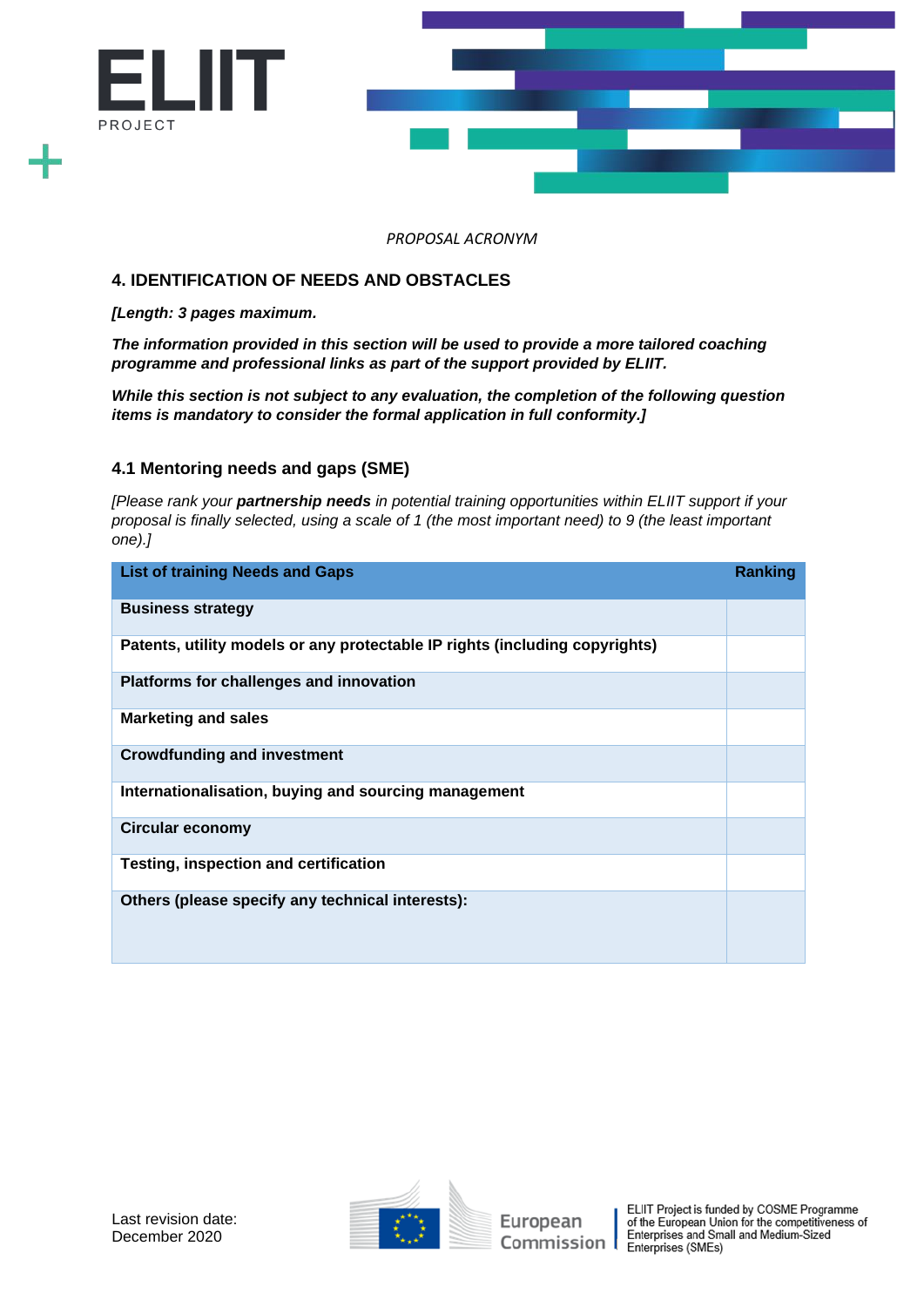

# **4.2 Obstacles and barriers (SME)**

*[Please mark with an X, your obstacles and barriers that can negatively impact the interaction/cooperation between the R&D sector and enterprises in implementing and transferring the innovative/research solutions, products, processes etc.*

*Please note that this section should be filled in by an SME representative.]*

|                                      | <b>Implementing new technologies - SMEs</b>                                                                                                                                        |  |
|--------------------------------------|------------------------------------------------------------------------------------------------------------------------------------------------------------------------------------|--|
| Organisational-<br>economic barriers | Insufficient co-operation and different vision between R&D<br>organisations and enterprises<br>Insufficient operational capacities<br>Issues encountered during the planning stage |  |
|                                      | Others (please specify):                                                                                                                                                           |  |
| <b>Technical barriers</b>            | Lack of qualified personnel                                                                                                                                                        |  |
|                                      | Insufficient market awareness                                                                                                                                                      |  |
|                                      | Insufficient knowledge on technology-ready solutions                                                                                                                               |  |
|                                      | Expensive technology, less competitiveness                                                                                                                                         |  |
|                                      | Prototype technology version not compatible with mass<br>production                                                                                                                |  |
|                                      | Others (please specify):                                                                                                                                                           |  |
| <b>Economic barriers</b>             | Problems concerning IPR                                                                                                                                                            |  |
|                                      | Others (please specify):                                                                                                                                                           |  |
| <b>System barriers</b>               | Lack of effective organisational structures supporting the<br>implementation of the advanced technologies to the market                                                            |  |
|                                      | R&D organisations focused on research results, not<br>implementations                                                                                                              |  |
|                                      | Access to funding                                                                                                                                                                  |  |
|                                      | Others (please specify):                                                                                                                                                           |  |



EUIT Project is funded by COSME Programme<br>
of the European Union for the competitiveness of<br>
Commission | Enterprises (SMEs)<br>
Enterprises (SMEs)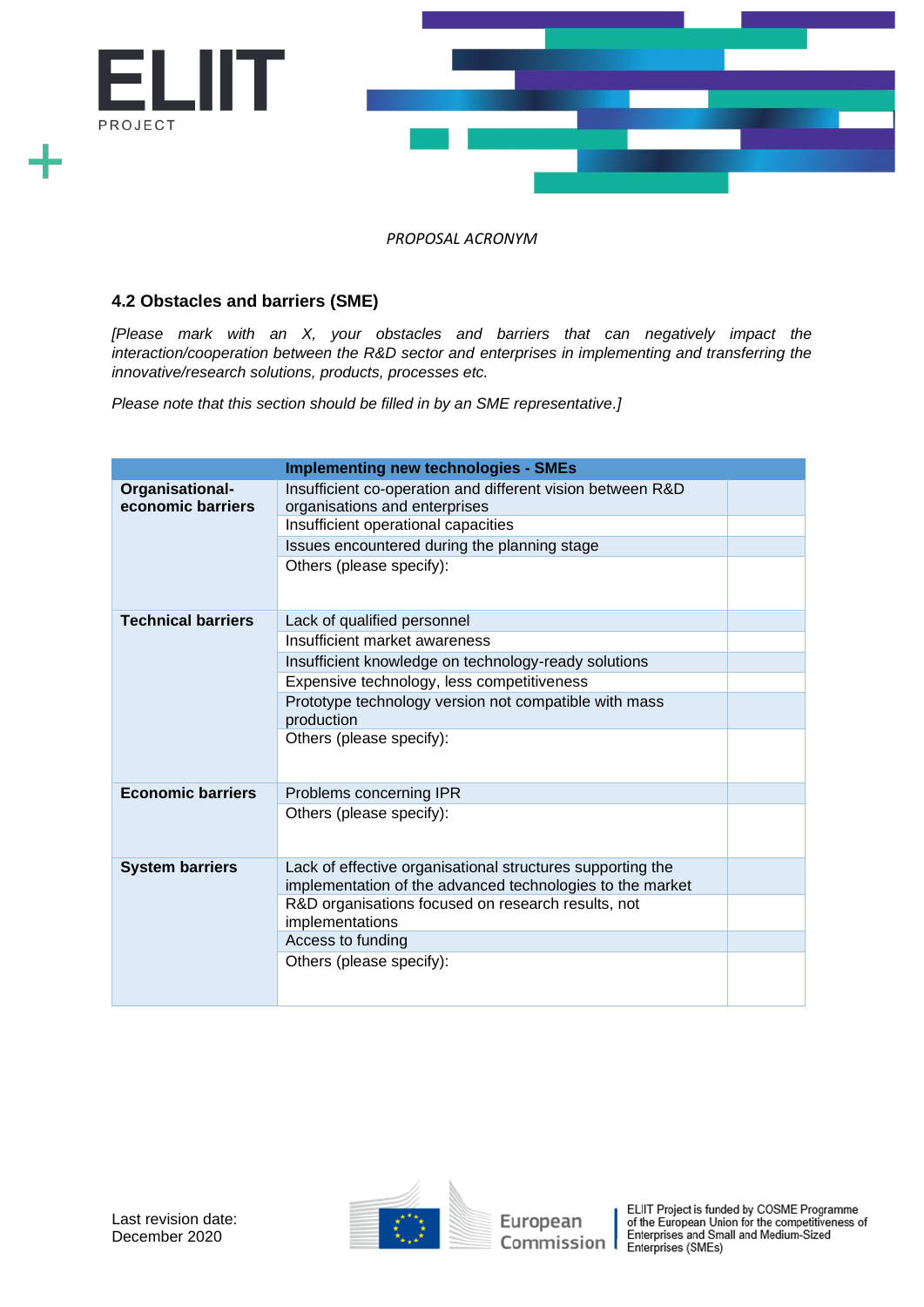

# **4.3. Obstacles and barriers (Technology providers/owners)**

*[Please mark with an X, your obstacles and barriers that can negatively impact the interaction/cooperation between the R&D sector and enterprises in implementing and transferring the innovative the innovative/research solutions, products, processes etc.*

*Please note that this section should be filled in by a Technology provider/owner representative.]*

|                                      | Transferring new technologies - Tech providers,<br>universities or research centres                                     |  |
|--------------------------------------|-------------------------------------------------------------------------------------------------------------------------|--|
| Organisational-<br>economic barriers | Insufficient co-operation and different vision between R&D<br>organisations and enterprises                             |  |
|                                      | Insufficient knowledge about potential markets and consumers                                                            |  |
|                                      | Insufficient time for testing the technology solution                                                                   |  |
|                                      | Lack of an accurate assessment of technology transfer                                                                   |  |
|                                      | Product compliance                                                                                                      |  |
|                                      | Others (please specify):                                                                                                |  |
|                                      |                                                                                                                         |  |
|                                      |                                                                                                                         |  |
| <b>Technical barriers</b>            | Technology too sophisticated for industrial scale-up                                                                    |  |
|                                      | Others (please specify):                                                                                                |  |
| <b>Economic barriers</b>             | Problems concerning IPR                                                                                                 |  |
|                                      | Others (please specify):                                                                                                |  |
| <b>System barriers</b>               | Lack of effective organisational structures supporting the<br>implementation of the advanced technologies to the market |  |
|                                      | Access to funding                                                                                                       |  |
|                                      | Others (please specify):                                                                                                |  |

#### **END PAGE COUNT – MAX 13 PAGES**